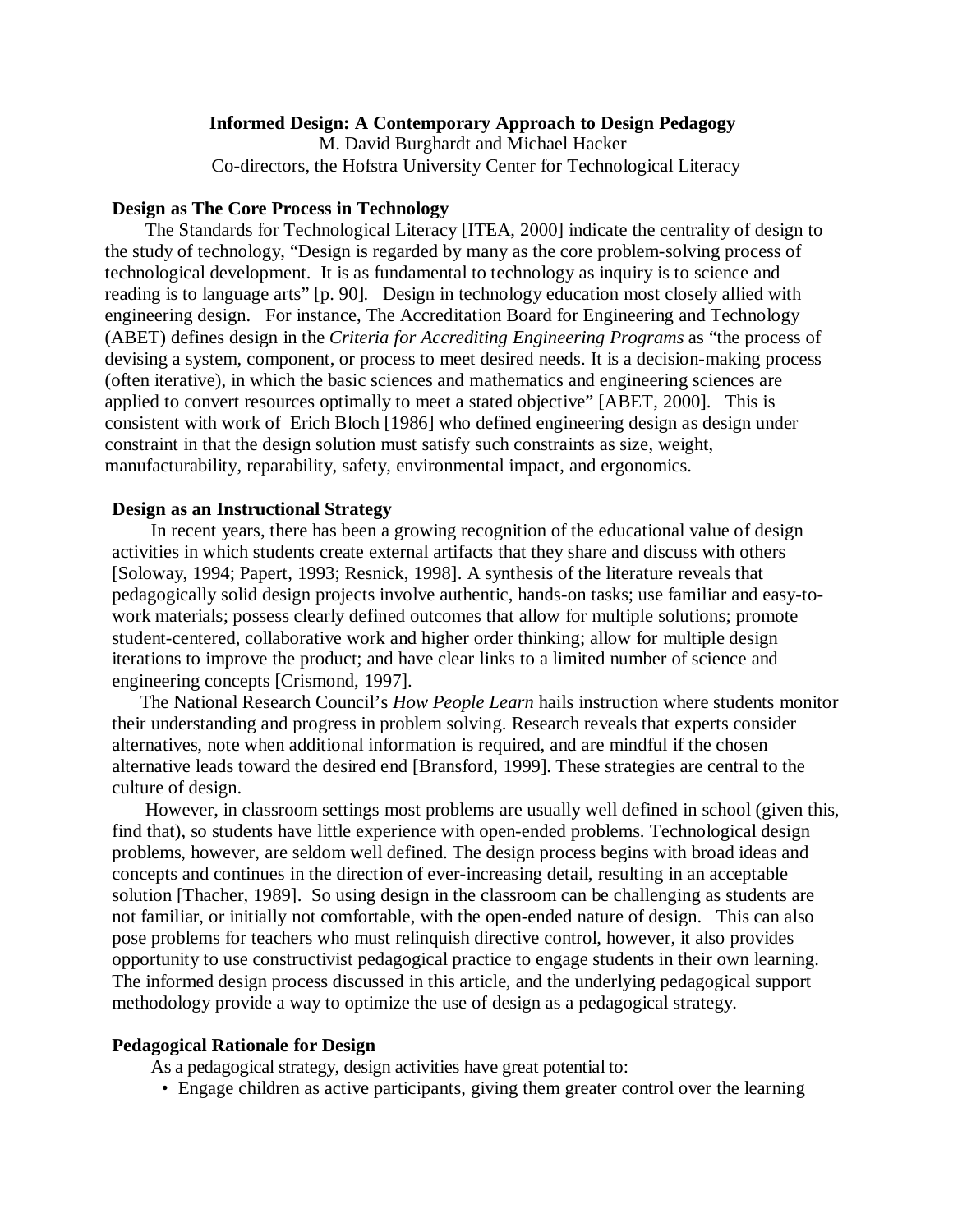process;

- Assist students to integrate learning from language, the arts, mathematics, and science;
- Encourage pluralistic thinking, avoiding a right/wrong dichotomy and suggesting instead that multiple solutions are possible;
- Provide children an opportunity to reflect upon, revise, and extend their internal models of the world;
- Encourage children to put themselves in the minds of others as they think about how their designs will be understood and used [Resnick, 1998].

 All too often however, design is not used to maximum pedagogical advantage in the classroom. As an instructional strategy, design has all too often focused on the product rather than on the learner. Design is often characterized by 'gadgetering' and trial-and-error problem solving where students do not always gain important (i.e., standards-based) conceptual understandings.

#### **Informed Design**

Informed design is a pedagogical approach to design that was developed and validated through the NSF-funded NYSCATE Project (New York State Curriculum for Advanced Technological Education) [Burghardt and Hacker, 2003]. Informed design enables students to enhance their own related knowledge and skill base before attempting to suggest design solutions. In this way, students reach design solutions informed by prior knowledge and research, as opposed to trial-and-error problem solving where conceptual closure is often not attained. Informed design emphasizes design challenges that rely on math and science knowledge to improve design performance. The approach prompts research, inquiry, and analysis; fosters student and teacher discourse; and cultivates language proficiency.

 Each phase involves monitoring performance against desired results and making appropriate modifications at various points. Typically, trade-offs are required to address design criteria optimally. Characteristically, some design decisions are made without complete knowledge and must be revisited.

 Engineers and other designers do not always follow these steps in a sequence. Often, they move back and forth from one phase to another as needed. However, it is useful to point out that the phases are important components of any engineering design process. As with most design cycles, the informed design cycle is iterative and allows, even encourages, users to revisit earlier assumptions and findings as they proceed. It was created with knowledge gained from works in cognitive science and learning.

#### *Knowledge and Skill Builders*

 A key factor that differentiates informed design from other design processes is how the Research and Investigation phase is approached. To provide the foundation for informed design activity learners are engaged in a progression of *knowledge and skill builders* **(KSBs)**. KSBs prepare students to approach a design challenge from a more knowledgeable base. The KSBs are short, focused activities designed to help students identify the variables that affect the performance of the design. They provide structured research in key technology, science, mathematics processes, skills, and concepts that underpin the design solution. They also provide evidence upon which teachers can assess student understanding of important ideas and skills. The final design is "informed" by the knowledge and skills that students acquired enroute to designing and constructing their solutions.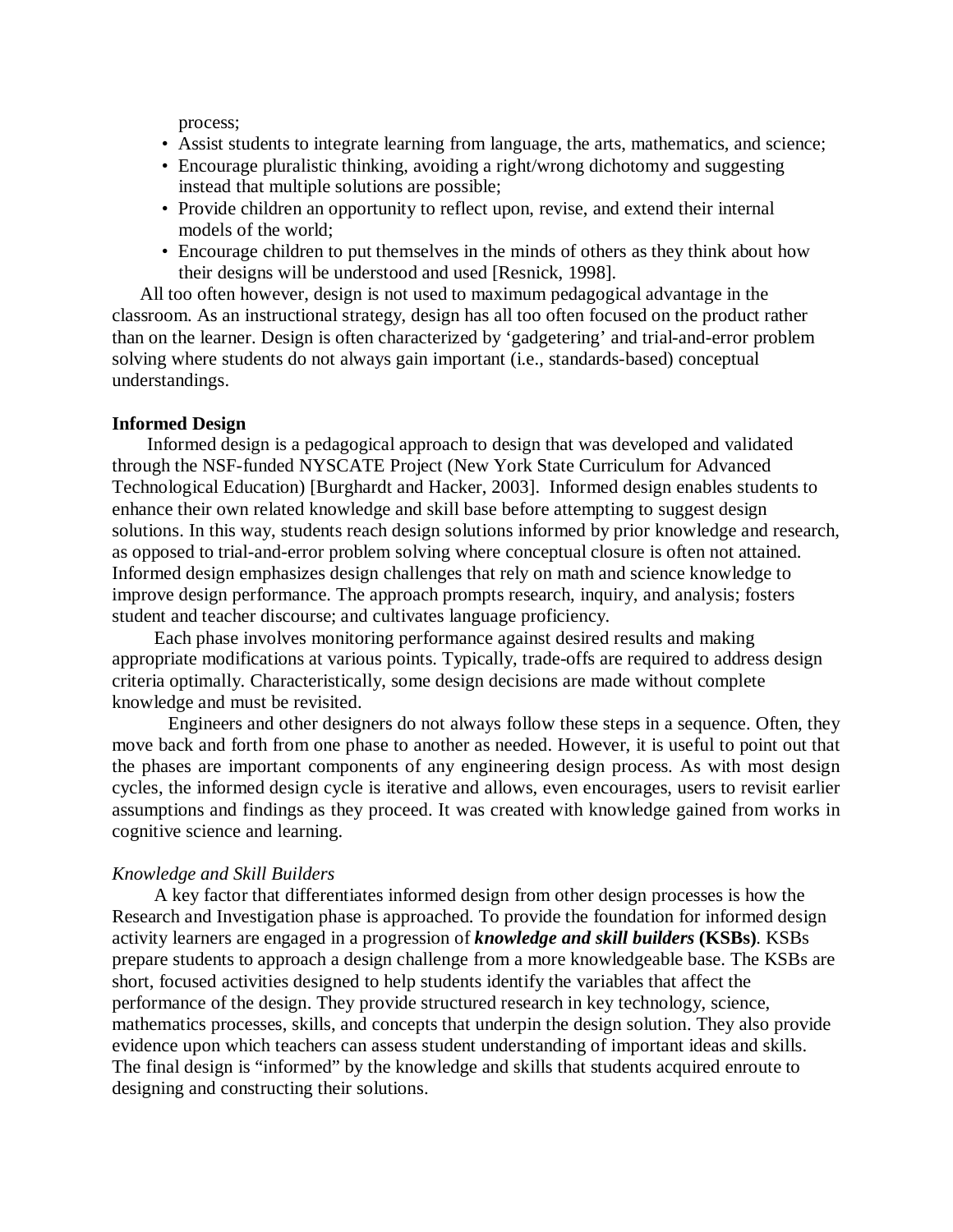Figure 1 depicts the overall informed design cycle. The cycle uses familiar design cycle terminology, however underlying the phases are important enhancements. The phases are described as follows:

*1. Clarify design specifications and constraints.* Describe the problem clearly and fully, noting constraints and specifications.

*2. Research and investigate the problem*. Search for and discuss solutions to solve this or similar problems. Identify related problems, issues, and questions. Complete a series of guided knowledge and skill builder activities that will help students identify the variables that affect the performance of the design, and inform students' knowledge and skill base.

*3. Generate alternative designs*. Don't stop when you have one solution. Approach the challenge in new ways and describe alternatives.

*4. Choose and justify optimal design.* Rate and rank the alternatives against the design specifications and constraints. Reflect on what is the best design; justify your choice based upon ratings, and new learning acquired from knowledge and skill builders. Your chosen alternative will guide your preliminary design.

*5. Develop a prototype.* Make a model of the solution. Identify modifications to refine the design, and make these modifications.

*6. Test and evaluate the design solution*. Develop and carry out a test to assess the performance of the design solution. Complete or review KSBs focused on developing a fair test. Collect and analyze performance data to show how well the design satisfies the problem specifications and constraints.

*7. Redesign the solution with modifications*. Examine your design and look at others' designs to see where improvements can be made. Identify the variables that affect performance and determine which science concepts underlie these variables. Indicate how to use science concepts and mathematical modeling to enhance performance.

*8. Communicate your achievements.* Complete a design portfolio or design report that documents the previously mentioned steps. Make a group presentation to the class justifying your design solution.

# **An Example in a Familiar Context**

Bridge building design projects have been used for many years, however they often are not informed by mathematics, scientific, and technological knowledge of the construction of various types of bridges. All too often, bridges are loaded to the point of failure, strengthened at the failure point, and rebuilt without delving into the cause and reasons for failure. KSBs for a bridge building project might include:

- § Investigation and construction of simple beam bridges, suspension bridges, arches, and truss bridges.
- § Investigation of tension and compression in bridge members.
- § Gathering and plotting data to reinforce important mathematics and science inquiry skills.
- § Determining and developing a fair test to focus on the design specifications and how to test for them.

To encourage the use of thoughtful alternative solutions, the problem statement is more open-ended than the traditional one of building a bridge to hold the most weight, a single criterion. In the new situation, the goal is to design and construct a cost-effective bridge that will hold the most weight for the least cost, while meeting a minimum load specification, two criteria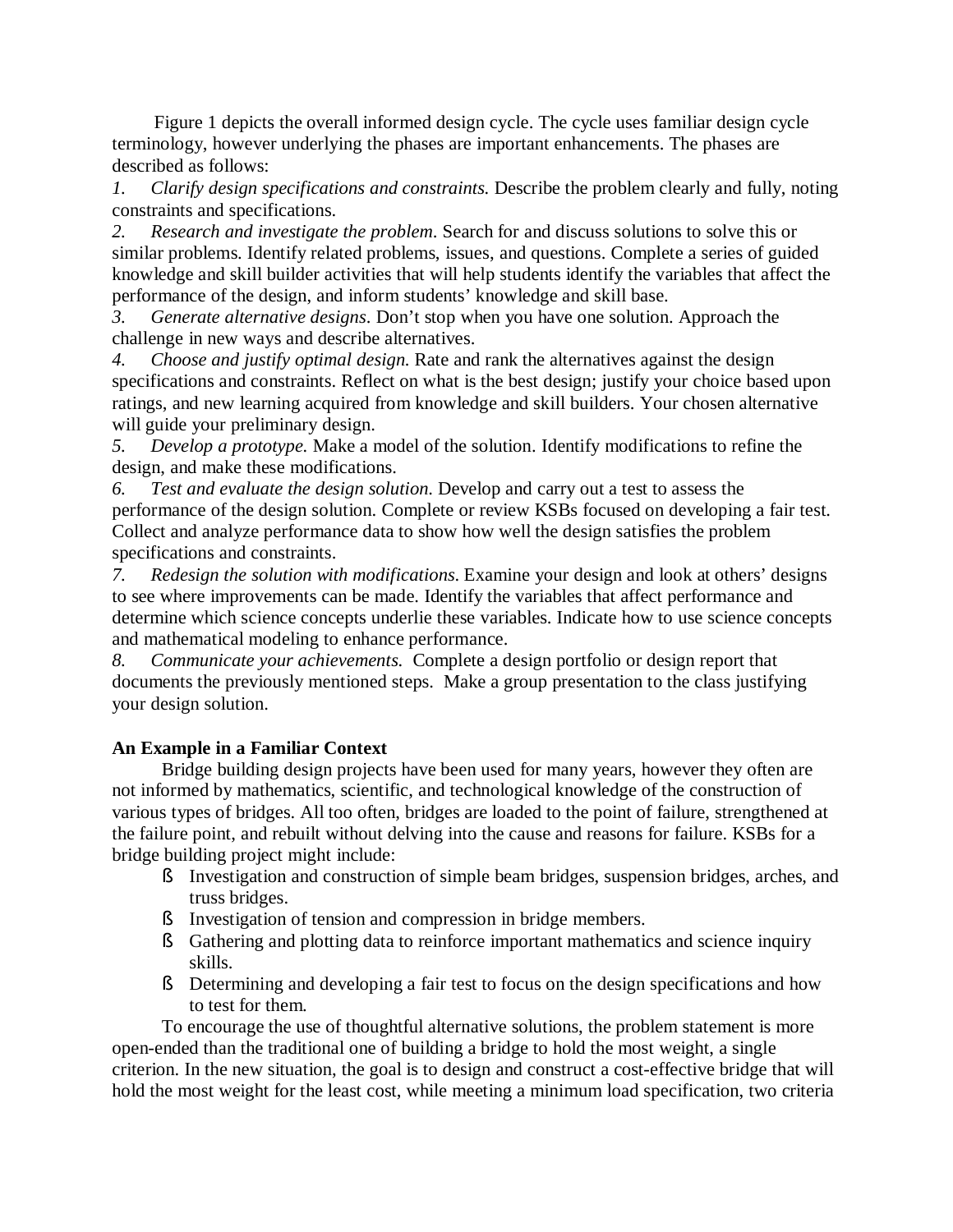that may be inversely related. This more accurately models engineering practice. Materials have different costs associated with them, which can encourage a variety of designs approaches and foster critical thinking about why they will be the best. [Hacker and Burghardt, 2004]

Another important feature of the informed design process is having students justify their solutions at several points along the way. Ideally, students would present their findings to the class at these points and engage in discourse with other students and the instructor. In selecting an optimum solution, the goal is to have students indicate why one particular solution is the best based on the knowledge they gained. As they construct the prototype, they will make modifications. Again it is important that this be documented before proceeding to the testing and evaluation phase. There may be iteration between the testing and prototype phases as well. Interrogating students for their critical thinking at these points has them reflect on what they are learning, embedding knowledge and skills more deeply. The redesign step seeks students to reflect on new design if time allows. Reflecting on what they have learned is an important part of the informed design process. Reflection comes at multiple times in the process, so students become accustomed to thinking this way. Communicating your final design to others is documents the reflection and thought processes used in creating the design.

### **Research Base**

The informed design process was created as part of the NYSCATE NSF curriculum materials development project. Of the thirteen modules developed, eight are intended for use on the high school level and can be modified for use in middle school; the remaining modules are for use in community college technology courses. The modules were developed using strategies of backwards design [Wiggins and McTigue, 1998] as replacement curriculum for existing technology and science courses. As part of this National Science Foundation project, student learning was evaluated by the Center for Advanced Study in Education (CASE) at the Graduate Center at the City University of New York.

There was a great deal of enthusiasm expressed by teachers and students for all the modules. The Project evaluators indicated that the technology and design components were consistently understood by students and teachers, and that the understanding of science and mathematics concepts varied depending on how explicitly they were addressed by the KSBs. For instance, in one module where students designed a food dehydrator (Drying by Design), the three field test teachers agreed that students learned important technology concepts and important design processes and two teachers reported that their students learned important math concepts and science concepts.

Students were questioned about what they perceived they learned. The following summarizes their responses:

• Students **strongly agreed** that they learned important science, technology and design concepts

• Students **strongly agreed** that they learned from the design task so that they could do it better id they did it again

Students **moderately agreed** they learned important math concepts.

The modules developed through the NYSCATE Project use informed design as the core instructional strategy. The modules are shown in Figure 2, below.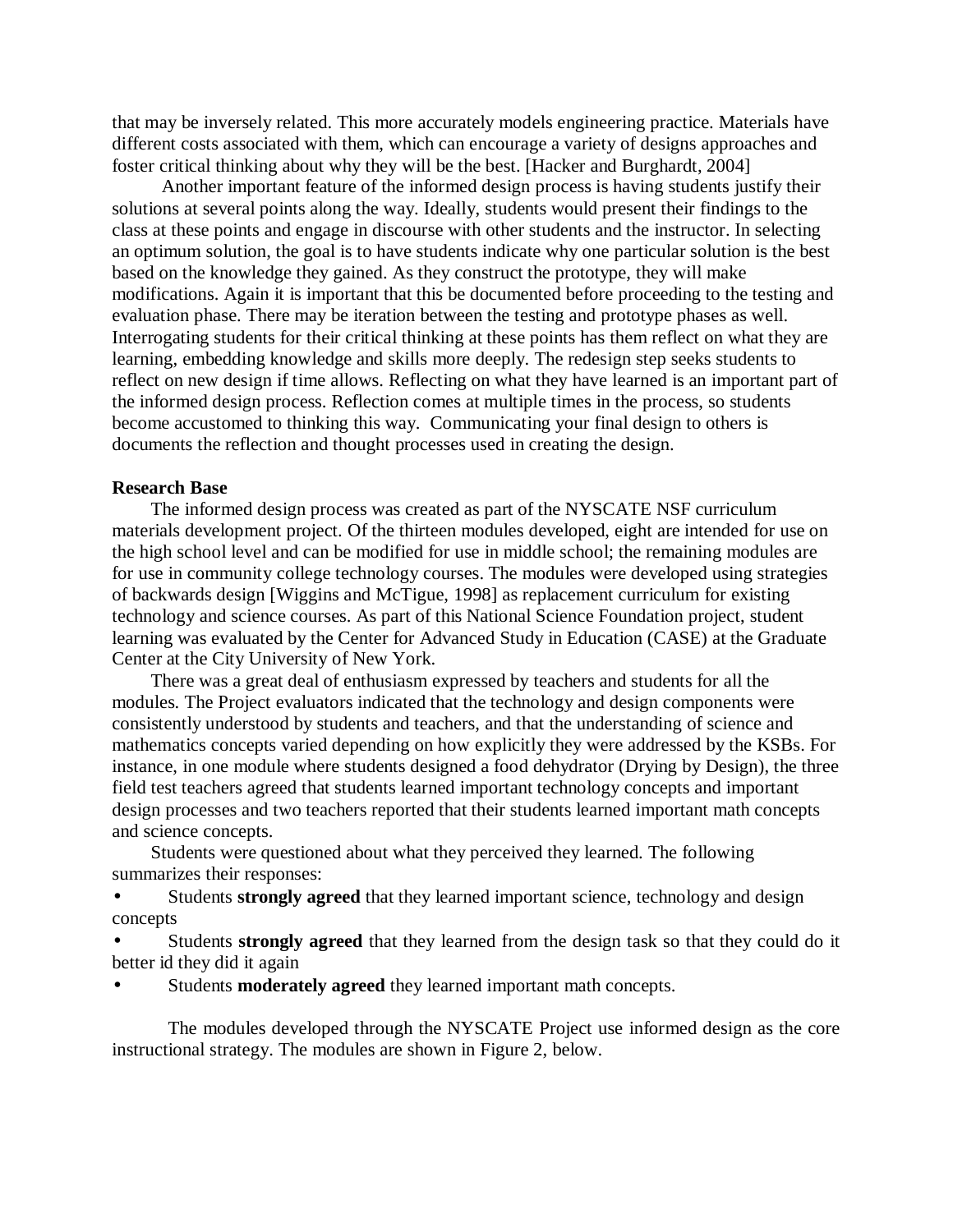| <b>AREA</b><br><b>GRADE</b> | <b>MATERIALS AND</b><br><b>MANUFACTURING</b>                 | <b>INFORMATION</b><br><b>TECHNOLOGY</b> | <b>BIO/CHEMICAL</b><br><b>TECHNOLOGY</b> |
|-----------------------------|--------------------------------------------------------------|-----------------------------------------|------------------------------------------|
| Gr. 9-10, HS                | Drying By Design<br>Mapping Through<br><b>Remote Sensing</b> | The Help Desk                           | Genetic Testing                          |
| Gr. 11-12, HS               | <b>Liquid Crystals</b>                                       | Introduction<br><b>To Networks</b>      | Polymers                                 |
| Gr. 13, CC                  | <b>Control Systems</b>                                       | Paving The Way To The Internet          | <b>Solutions And Dilutions</b>           |
| Gr. 14, CC                  | Design For<br>Manufacture                                    | Gatekeeper To The Internet              | Purifying Proteins By Design             |

Figure 2. NYSCATE Modules

## **Conclusion**

The results from reviews by experts, pilot testing and field-testing of the modules has shown that informed design and the pedagogical strategies that support it are effective. The informed design process contextualizes learning and applies the latest constructivist pedagogical practices to enhance student learning. This process complies with current understandings of how students learn and how to create effective learning environments for them.

Note: For related information on the effectiveness of using design technology in the elementary school, Koch and Burghardt [2002] provide an analysis of over 40 action-research masters' theses with this as their research topic. Again design technology is shown to enhance learning for all students.

Accreditation Board for Engineering and Technology [2000]. *Criteria for Accrediting Engineering Programs: Effective for Evaluations During the 2000-2001 Accreditation Cycle*. ABET. Baltimore, MD.

Bloch, Erich [1986]. *Science and Engineering: A Continuum.* National Research Council. Washington, D.C.

Bransford, John, et al. [1999]. *How People Learn.* Washington, D.C.: National Academy Press.

Burghardt, M. David and Hacker, Michael, [2003]. *The New York State Curriculum for Advanced Technological Education*. [www.nyscate.net.](http://www.nyscate.net)

Crismond, David [1997]. Investigate-and-Redesign Tasks as a Context for Learning and Doing Science and Technology: A study of naive, novice and expert high school and adult designers doing product comparisons and redesign tasks. Unpublished doctoral thesis. Cambridge, MA: Harvard Graduate School of Education

Hacker, Michael, and Burghardt, David [2004]. *Technology Education: Learning by Design*. Prentice-Hall. Upper Saddle River, NJ.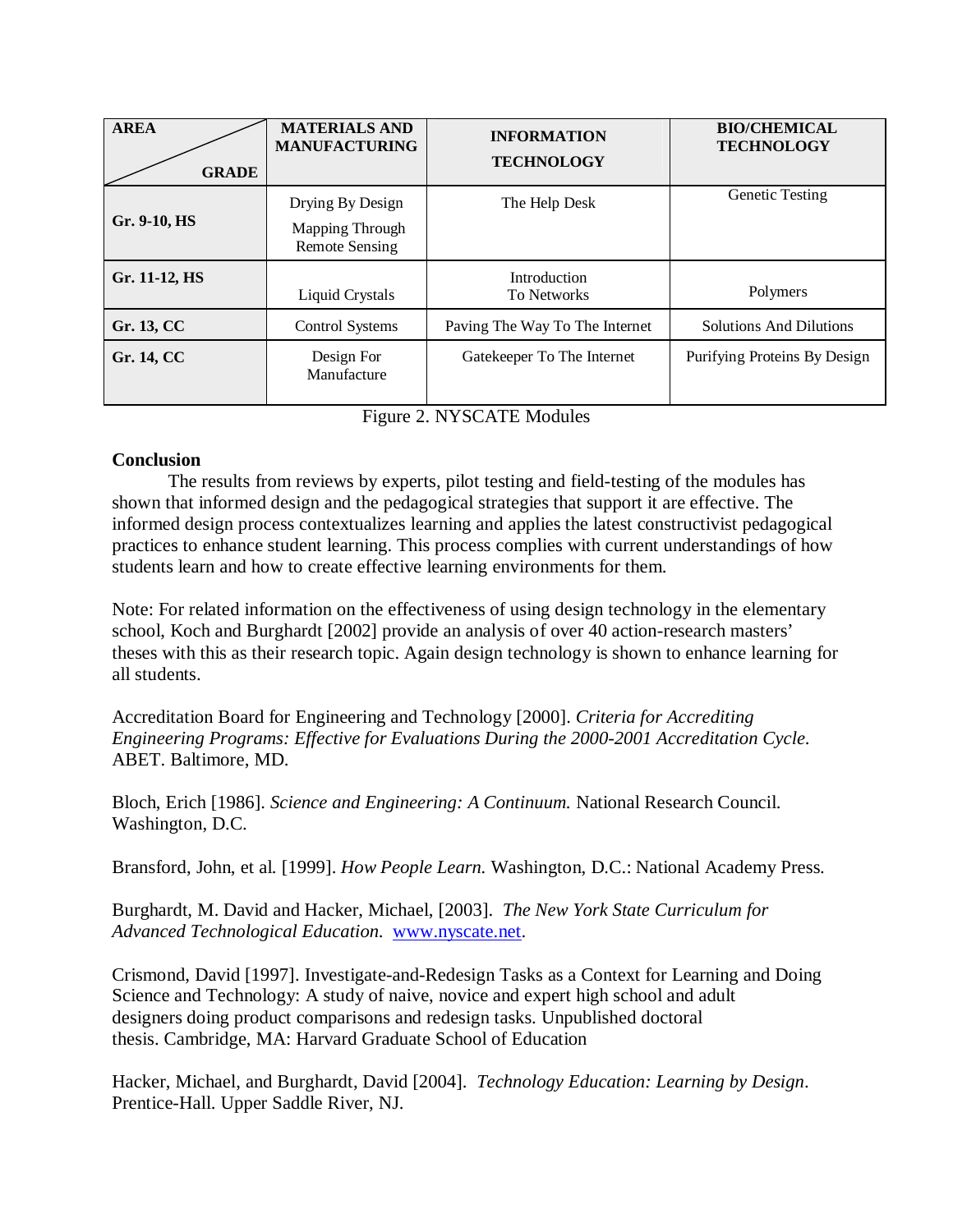Koch, Janice, and Burghardt, M. David [2002]. Design Technology in the Elementary School— A Study in Teacher Action Research. *Journal of Technology Education*. v13, n2.

Papert, Seymour [1993]. *The Children's Machine*. New York: Basic Books.

Resnick, Mitchel [1998]. *Technologies for Lifelong Kindergarten*. Educational Technology Research and Development, vol. 46, no. 4.

Soloway, E., Guzdial, M., and Hay, K. [1994]. Learner-Centered Design. *Interactions* 1, 2, 36- 48.

Thacher, Eric [1989]. Design. In *Principles of Engineering.* New York State Education Department.

Wiggins, Grant, and McTigue, Jay [1998]. *Understanding by Design*. Association for Supervision and Curriculum Development. Alexandria, VA.